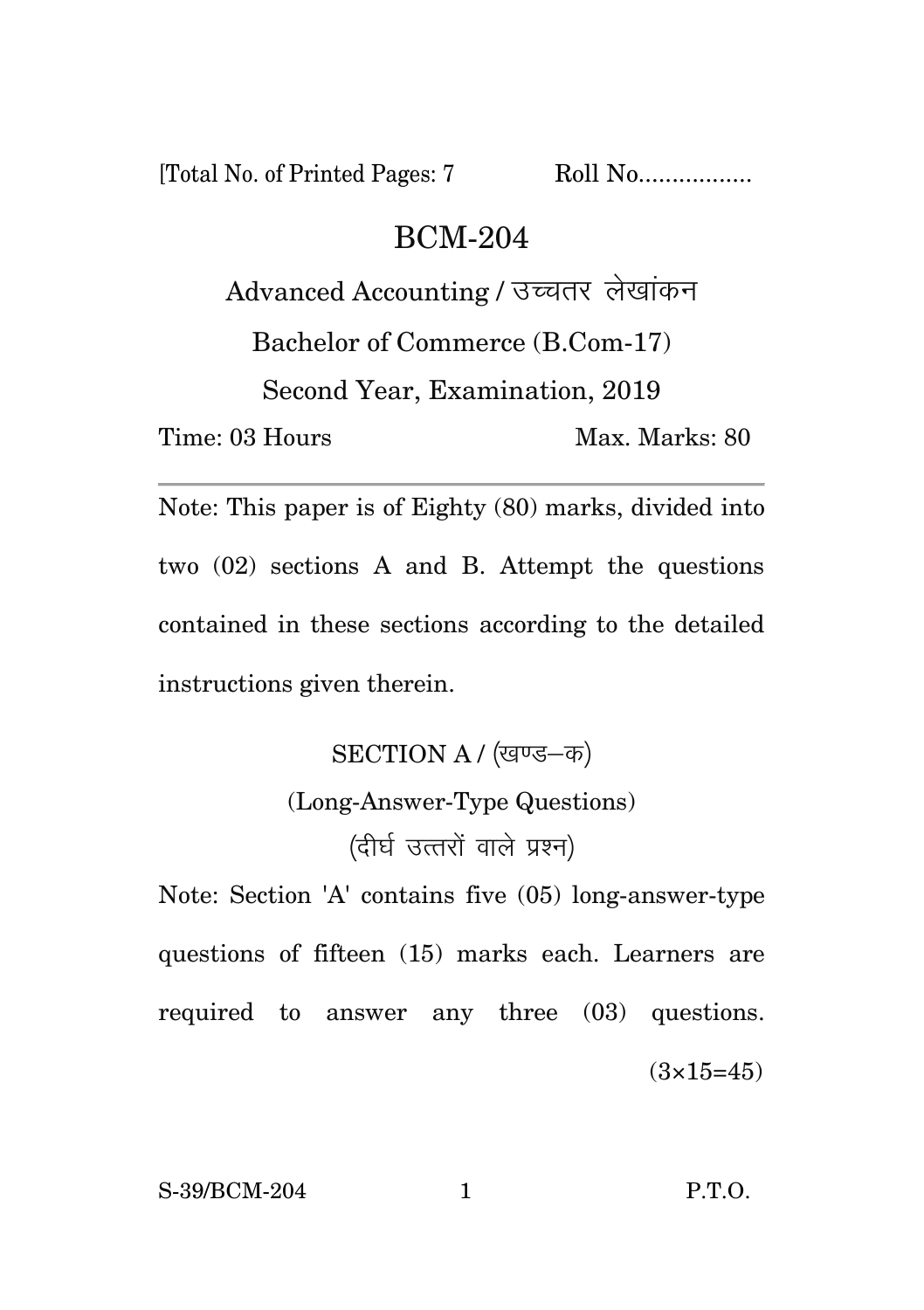|    | 1. What journal entries are made in the books of the<br>Head Office to incorporate the trail balance of an<br>independent branch?                                                                                                                                                                                |
|----|------------------------------------------------------------------------------------------------------------------------------------------------------------------------------------------------------------------------------------------------------------------------------------------------------------------|
|    | प्रधान कार्यालय की पुस्तकों में एक स्वतन्त्र शाखा<br>के तलपट को समामेलित करने के लिए जर्नल में<br>कौन से लेखे किये जाते हैं?                                                                                                                                                                                     |
| 2. | What is over subscription? Explain the accounting<br>procedure related to over subscription.<br>अधि–अभिदान से आप क्या समझते हैं?                                                                                                                                                                                 |
|    | अधि-अभिदान से सम्बन्धित लेखा विधि समझाइए।                                                                                                                                                                                                                                                                        |
| 3. | Briefly describe the various methods of valuation<br>of shares of a joint stock company.                                                                                                                                                                                                                         |
|    | संयुक्त स्कन्ध कम्पनी के अंशों के मूल्यांकन की<br>विविध रीतियों का संक्षिप्त वर्णन कीजिए।                                                                                                                                                                                                                        |
| 4. | Bharat Coal Co. took a coal mine on lease from<br>Raghav Coal Co. For 20 years from Jan. 1, 2013<br>on a royalty of 80 Paise per ton. The minimum<br>rent was fixed at $\bar{\tau}$ 10,000 per annum with power<br>to recoup short working over the first four years of<br>the lease. The output was as follows: |
|    | भारत कोयला कं. ने राघव कोयला कं. से एक खान<br>20 वर्ष के लिए 1 जनवरी 2013 से 80 पैसे प्रति<br>टन अधिकार शुल्क की दर से पट्टे पर ली।<br>न्यूनतम किराया 10,000 रुपये निर्धारित हुआ।<br>लघुकार्य की राशि को पट्टे के प्रथम चार वर्षों में                                                                           |
|    | वसूल करने का अधिकार तय हुआ। उत्पादन इस<br>प्रकार रहाः                                                                                                                                                                                                                                                            |

S-39/BCM-204 2 P.T.O.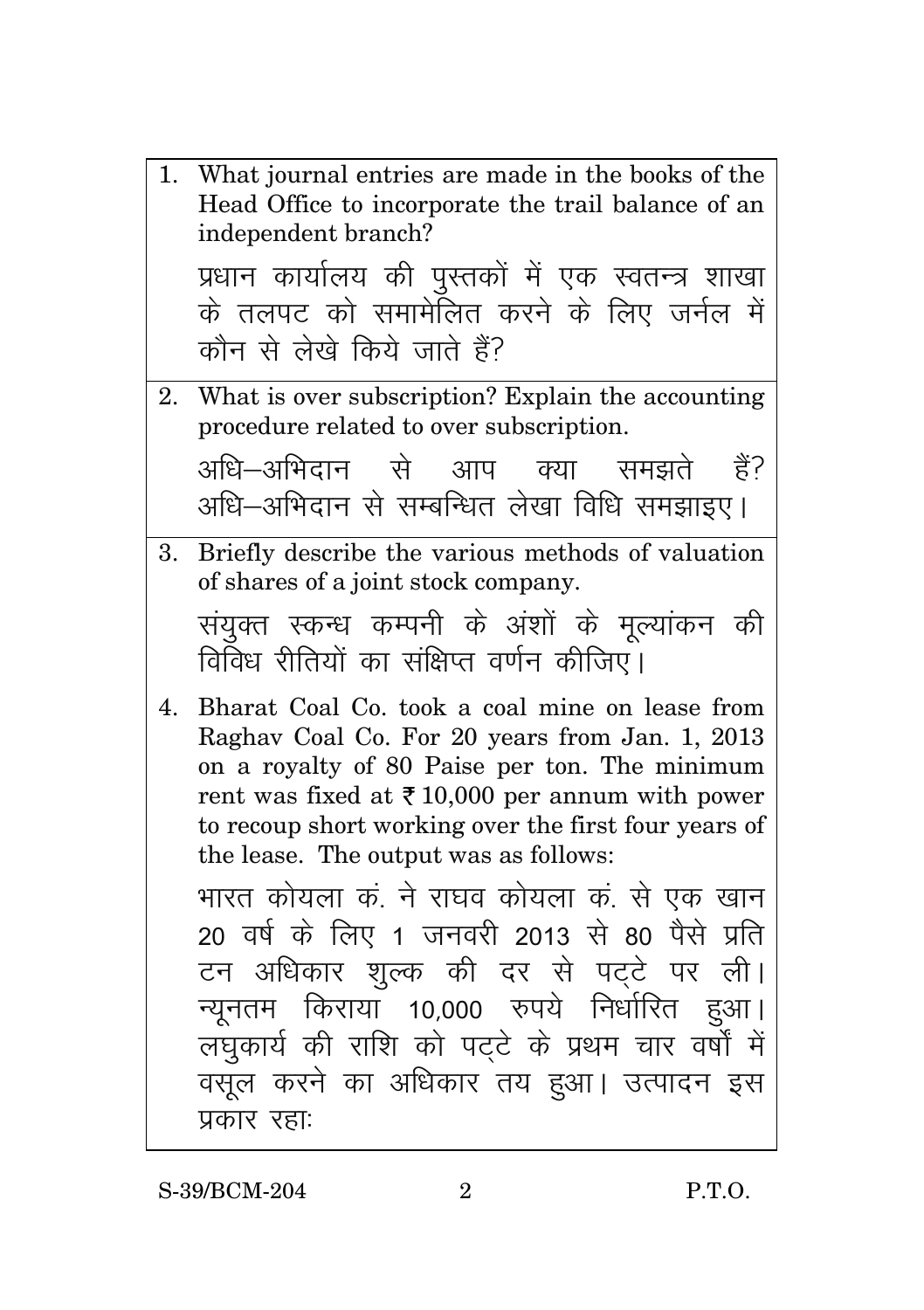| Year वर्ष                                                     |  | 2013    | 2014     | 2015             | 2016   | 2017                                                  |  |
|---------------------------------------------------------------|--|---------|----------|------------------|--------|-------------------------------------------------------|--|
| Production                                                    |  | 4,000   | 75,00    | 15,000           | 20,000 | 30,000                                                |  |
| <b>Tonnes</b>                                                 |  |         |          |                  |        |                                                       |  |
| उत्पादन                                                       |  |         |          |                  |        |                                                       |  |
| टन                                                            |  |         |          |                  |        |                                                       |  |
| required to prepare the<br>You<br>are<br>necessary            |  |         |          |                  |        |                                                       |  |
| accounts in the books of the lessee.                          |  |         |          |                  |        |                                                       |  |
| पट्टेदार की पुस्तकों में आवश्यक खाते तैयार                    |  |         |          |                  |        |                                                       |  |
| कीजिए                                                         |  |         |          |                  |        |                                                       |  |
| 5.                                                            |  |         |          |                  |        | A, B and C are partners who share profits and         |  |
|                                                               |  |         |          |                  |        | losses in their capital ratio. Partners have right to |  |
|                                                               |  |         |          |                  |        | withdraw ₹ 6000, ₹ 5000 and ₹ 4000 respectively       |  |
|                                                               |  |         |          |                  |        | out of their profits. If any partner withdraws        |  |
|                                                               |  |         |          |                  |        | more, it is treated as an advance. On this amount     |  |
| partners will have to pay interest $@6\%$ p.a. B,             |  |         |          |                  |        |                                                       |  |
| gets $\bar{\xi}$ 300 p.m. as salary. Interest on capital will |  |         |          |                  |        |                                                       |  |
| be given $@$ 5% p.a. on the balance of capital in the         |  |         |          |                  |        |                                                       |  |
|                                                               |  |         |          |                  |        | beginning of the year. In the beginning of the year   |  |
|                                                               |  |         |          |                  |        | the capital of the partners and credit balance of     |  |
| current account and amount of drawings during                 |  |         |          |                  |        |                                                       |  |
| the year were as follows:                                     |  |         |          |                  |        |                                                       |  |
|                                                               |  | Capital |          | Current a/c Bal. |        | Drawings                                              |  |
|                                                               |  |         | (credit) |                  |        |                                                       |  |
| $\mathbf{A}$                                                  |  |         |          |                  |        |                                                       |  |
|                                                               |  | 80,000  |          | 2,304            |        | 10,000                                                |  |
| B                                                             |  | 60,000  |          | 3,728            |        | 12,000                                                |  |
| $\overline{C}$                                                |  | 40,000  |          | 1,152            |        | 5.000                                                 |  |
|                                                               |  |         |          |                  |        |                                                       |  |
|                                                               |  |         |          |                  |        |                                                       |  |

S-39/BCM-204 3 P.T.O.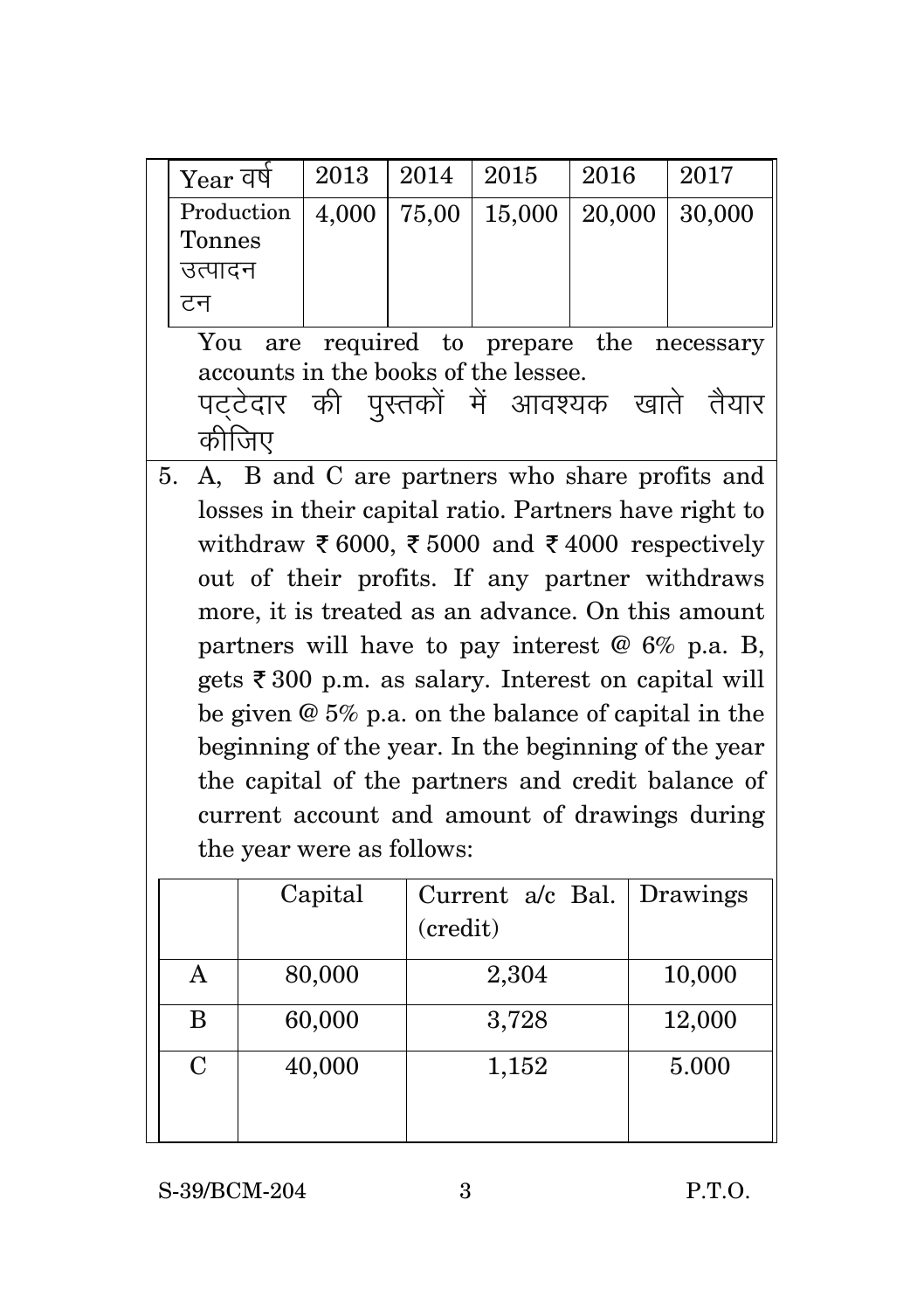The profit of that year was before adjustment of interest on capital and salary  $\bar{\tau}$  30,096. You are required to prepare P&L adjustment account and Partner's current accounts

ए, बी और सी साझेदारों हैं जो अपनी पूँजी के अनुपात में लाभ—हानि बॉटते हैं। साझेदार को कमश: ६००० रूपये 5,000,रुपये 4000 रूपये अपने लाभ में से निकालने का अधिकार है। यदि कोई साझेदार इससे अधिक आहरण करता है तो वह राशि अग्रिम के रूप में मानी जायेगी। इस राशि पर साझेदार को 6 प्रतिशत प्रतिवर्ष ब्याज देना होगा। बी को 300 रूपये प्रति माह वेतन भी प्राप्त होता है। वर्ष के शुरू में जो पूंजी का शेष होगा उस पर 5 प्रतिशत प्रतिवर्ष की दर से ब्याज दिया जायेगा। वर्ष के प्रारम्भ में साझेदारों की पूंजी और चालू खाते के क्रेडिट शेष एवं वर्ष के दौरान आहरण इस प्रकार हैं:

| साझेदार                                                 | पूजी   | चालू खाते का शेष | आहरण   |  |  |  |
|---------------------------------------------------------|--------|------------------|--------|--|--|--|
|                                                         |        | (क्रेडिट)        |        |  |  |  |
| ए                                                       | 80,000 | 2,304            | 10,000 |  |  |  |
| बी                                                      | 60,000 | 3,728            | 12,000 |  |  |  |
| सी                                                      | 40,000 | 1,152            | 5,000  |  |  |  |
| पूंजी पर ब्याज एवं वेतन के समायोजन के पूर्व उस वर्ष में |        |                  |        |  |  |  |
| 30,096 रूपये का लाभ हुआ। लाभ हानि समायोजन खाता एवं      |        |                  |        |  |  |  |
| साझेदारों के चालू खाते बनाइए।                           |        |                  |        |  |  |  |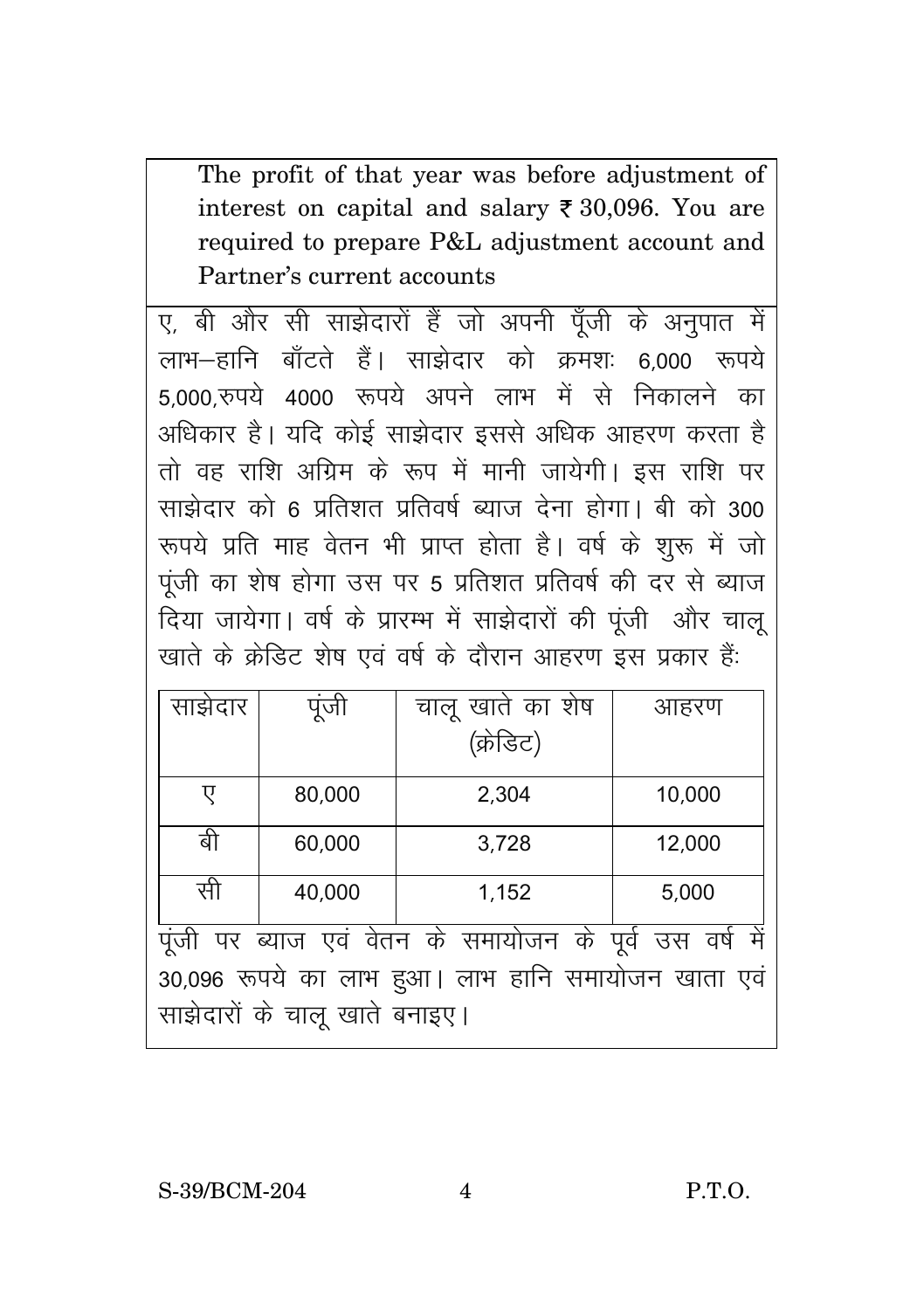## SECTION-B / (खण्ड-ख)

(Short-Answer Type Questions) (लघु उत्तरीय प्रश्न)

|  |                                                  |  | Note: Section 'B' contains eight (08) short-answer      |
|--|--------------------------------------------------|--|---------------------------------------------------------|
|  |                                                  |  | type questions of seven $(07)$ marks each. Learners are |
|  | required to answer any five (05) questions only. |  |                                                         |

| नोट: खण्ड 'ख' में आठ (08) लघु उत्तरीय प्रश्न दिये गये हैं,       |
|------------------------------------------------------------------|
| प्रत्येक प्रश्न के लिए सात (07) अंक निर्धारित हैं। शिक्षार्थियों |
| को इनमें से केवल पाँच (05) प्रश्नों के उत्तर देने हैं।           |

1. What are main characteristics of hire purchase system?

किराय क्रय पद्धति की प्रमुख विशेषतायें लिखिए।

2. Distinguish between joint venture and partnership.

संयुक्त उपक्रम एवं साझेदारी में भेद बताइए।

- 3. State the various types of debenture. ऋणपत्रों के भेद लिखिए।
- 4. List the items recorded in debit and credit sides of voyage account. समद्री यात्रा खाते के डेबिट एवं क्रेडिट पक्ष की मदों का उल्लेख कीजिए।
- 5. Give a specimen of revenue account of a general insurance company. साधारण बीमा कम्पनी के आगम खाते का नमना दीजिए।
- 6. What is meant by 'goods in transist' ? 'मार्गस्थ माल' का आशय स्पष्ट कीजिए?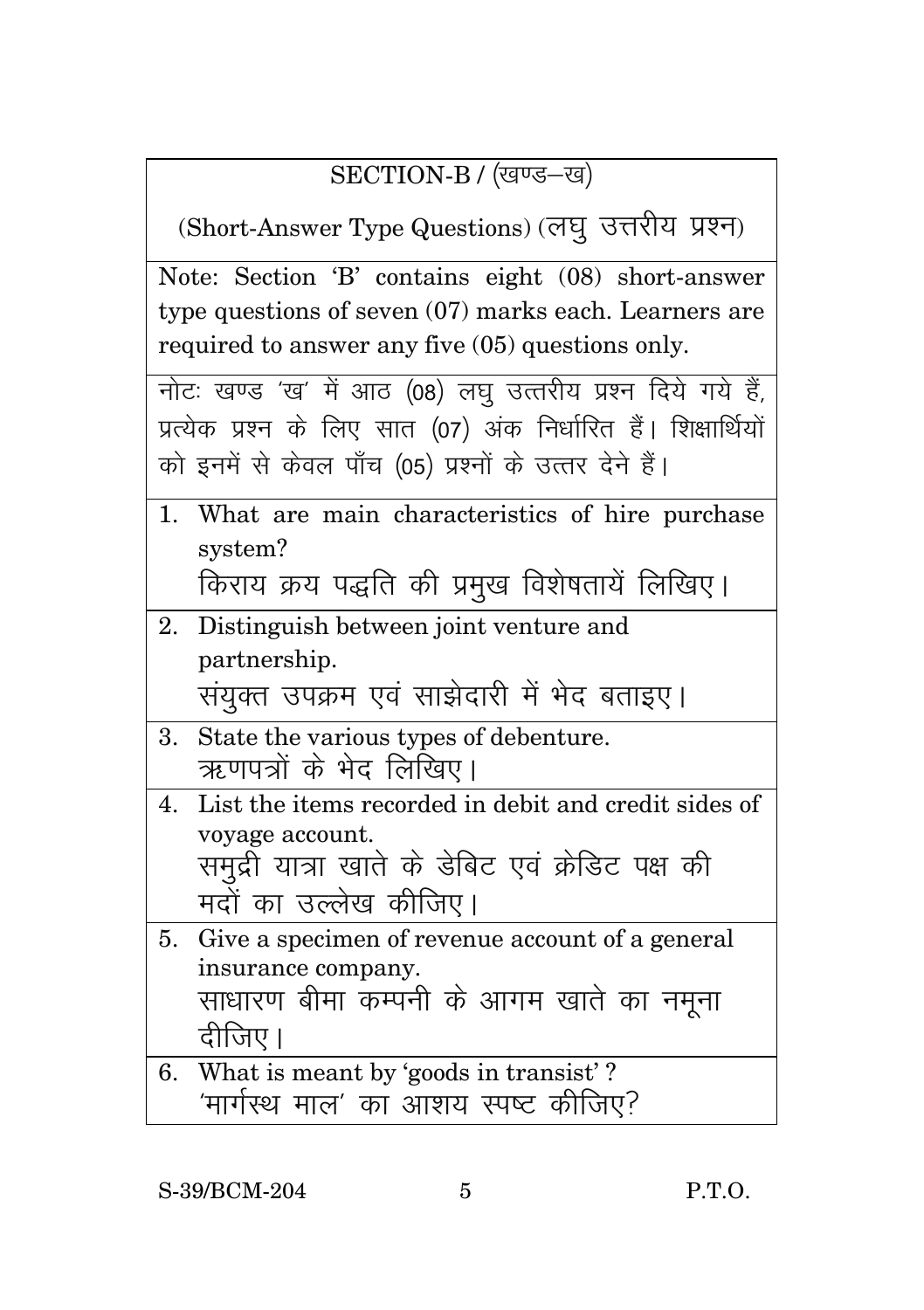|                               | 7. From the following calculate preferential creditors |       |  |  |  |  |
|-------------------------------|--------------------------------------------------------|-------|--|--|--|--|
| as                            | per Presidency Town, Insolvency Act and                |       |  |  |  |  |
| Provincial Insolvency Act.    |                                                        |       |  |  |  |  |
|                               | <b>Item</b>                                            | ₹     |  |  |  |  |
| i.                            | 3 months salary of 5 clerks                            | 2000  |  |  |  |  |
|                               | ii. One month wages of 10 workers                      | 2000  |  |  |  |  |
|                               | iii. 2 months rent to the landlord                     | 2000  |  |  |  |  |
| iv. Municipal Tax             |                                                        | 2000  |  |  |  |  |
|                               | v. Compensation payable under                          | 2000  |  |  |  |  |
|                               | Workmen Compensation Act                               |       |  |  |  |  |
| vi. Salary to General Manager |                                                        | 2000  |  |  |  |  |
|                               |                                                        | 12000 |  |  |  |  |

<u>| निम्न सूचनाओं से प्रेसीडेंसी टाउन्स दीवाला अधिनियम तथा</u> प्रान्तीय दीवाला अधिनियम के अन्तर्गत पूर्वाधिकार लेनदार  $\frac{1}{3}$ ज्ञात कीजिए।

| मद                                           | ₹     |
|----------------------------------------------|-------|
| (i) पाँच क्लर्क का तीन माह का वेतन           | 2000  |
| (ii)दस श्रमिकों का एक महीने का वेतन          | 2000  |
| (iii)मकान मालिक को दो महीने का किराया        | 2000  |
| देय                                          |       |
| (iv)नगरपालिका कर                             | 2000  |
| $(v)$ कामगार क्षतिपूर्ति अधिनियम के अन्तर्गत | 2000  |
| देय क्षतिपूर्ति                              |       |
| (vi)जनरल मैंनेजर का वेतन                     | 2000  |
|                                              | 12000 |
|                                              |       |